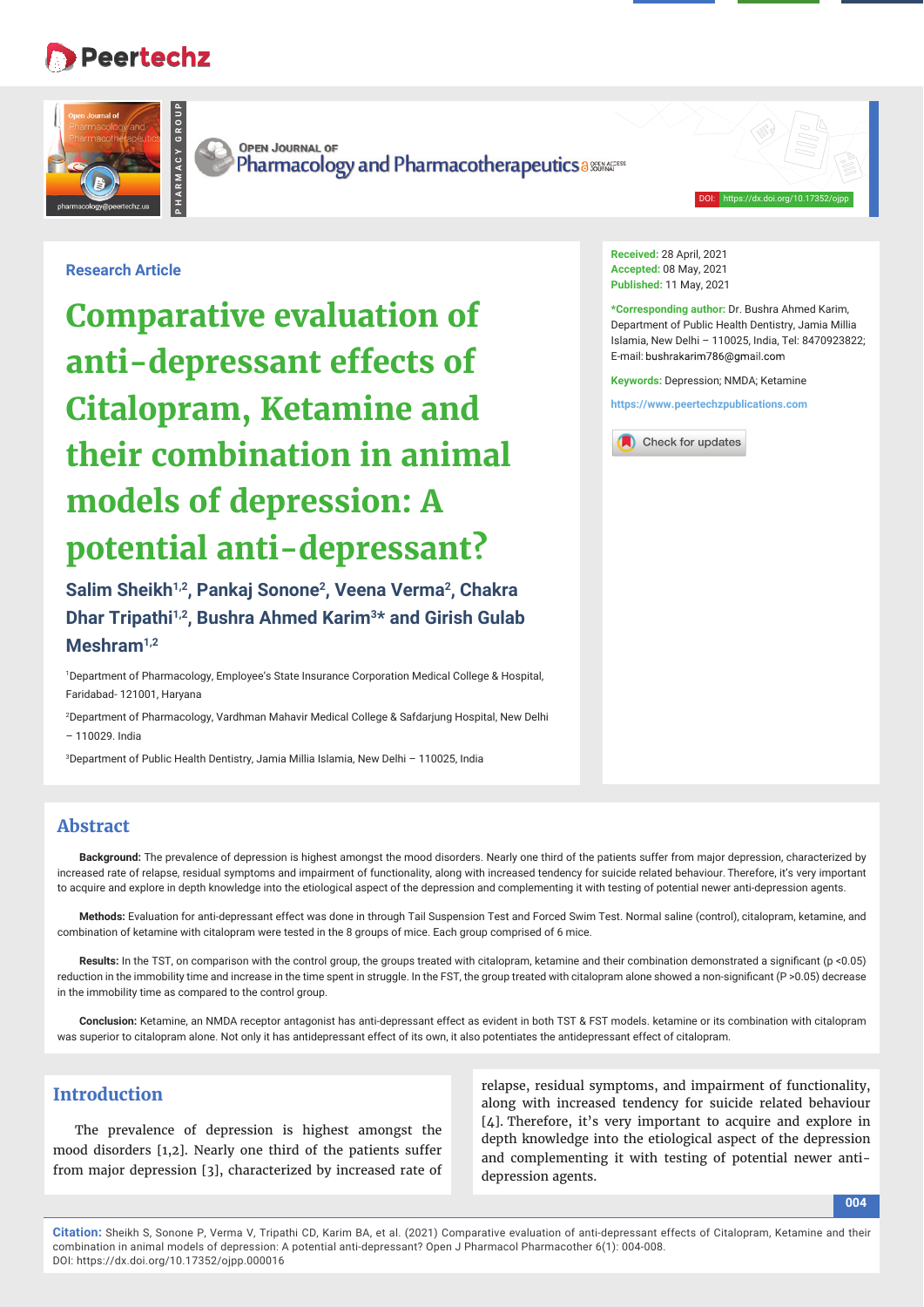The neurotransmitters serotonin (5-HT), norepinephrine and dopamine are the major targets for the currently available treatment [5]. Most preferable drugs are SNRI and SSRI drugs due to decreased incidence of side effects and better safety [6,7].

Treatment refractory depression still remains a major cause of concern in spite of a plethora of anti-depressant drugs because of the efficacy variations in the individuals [8]. Safety wise also there is increased incidence of early withdrawl from the treatment due to serious adverse effects [9]. In addition, there is higher rate of suicidal behavior during the initial phase of treatment owing to the therapeutic lag, which is around 3-4 weeks. The vulnerability of patient to suicide is highest during this period [10].Therefore, testing of potential new agents with better efficacy and reduced toxicity which offers treatment option over the traditional therapy, need to be done.

The N-Methyl-D-Aspartate receptor family is a potential new target for treatment of depression. Several preclinical studies have shown drugs targeting NMDA receptor have enhanced antidepressant effect and decreased therapeutic lag [11-13]. Ketamine is a non-competitive NMDA antagonist and a derivative of phencyclidine (PCP) which was found to produce rapid, robust and persistent antidepressant effects in clinical studies [14]. Our study targeted the NMDA receptor to elaborate and demonstrate the potential activity of ketamine in animal models of depression.

## **Materials and method**

### **Ethical considerations**

The approval for the experimentation of animals was obtained from the Institutional Animals Ethics Committee. The study was conducted in accordance with the guidelines of the Committee for the Purpose of Control and Supervision of Experiments on Animals (CPCSEA). Testing of the animals was done for a single procedure only.

#### **Study design and setting**

The site for the study was the animal laboratory in the Pharmacology department of a medical college in New Delhi. The utilization of Swiss Albino male mice having weight of 22-25g was done for this study. The laboratory conditions for housing of the animals were light/dark cycle of 12 hours, temperature was maintained around 21±1°C and relative humidity was kept at 55±5% with 24 hour accessibility to food and water prior to the experiments. The allocation of housed animlas were done after acclimatization of 7 days into 8 random groups (Table 1) comprising of six mice per group. Concurrently, the control groups were also studied.

#### **Experimental drugs**

The procurement of Normal saline and Ketamine was from the hospital drug pharmacy. department of the hospital and Sigma Aldrich, India provided Citalopram. The drugs were given as per treatment schedule (Table 2). The test sessions were conducted 60 minutes after intraperitoneal injections.

#### **Table 1: Treatment design of animal model of depression.**

| Animal model         | Groups $(n=6)$                                                       |  |
|----------------------|----------------------------------------------------------------------|--|
| Forced swim test     | a. Control<br>b. Ketamine<br>c. Citalopram<br>d. Ketamine+Citalopram |  |
| Tail suspension test | a. Control<br>b. Ketamine<br>c. Citalopram<br>d. Ketamine+Citalopram |  |

8

#### **Table 2:** Treatment design of the study.

| <b>Drugs</b>            | <b>FST</b>                            | <b>TST</b>                            |  |
|-------------------------|---------------------------------------|---------------------------------------|--|
| Normal<br>Saline        | $0.2$ to $0.3$ ml                     | $0.2$ to $0.3$ ml                     |  |
| Citalopram              | 10mg per Kg of Body Weight            | 10mg per Kg of Body Weight            |  |
| Ketamine                | 35mg per Kg Body Weight               | 35mg per Kg Body Weight               |  |
| Ketamine+<br>Citalopram | 20mg per Kg+5mg per Kg Body<br>Weight | 20mg per Kg+5mg per Kg Body<br>Weight |  |

Normal saline was administered in the Control group. The doses of ketamine and citalopram were determined as per the previous studies and there was reduction of the drug doses in the combination group [15,16].

#### **Animal models of depression**

Experimental animals (1 mice for a single test only) were assessed with the Forced swim test (FST) and Tail suspension test (TST), both being valid animal models for depression [17- 21].Both models evaluate the behavior of the treated mice tests for antidepressant effects.

In FST, after placing the mice in an inescapable transparent water filled tank, its behavior in relation to mobility for escapism is observed. The dimensions of cylindrical tank of transparent Plexiglas is 30 cm height x 20 cm diameters. To ensure constant and consistent level of water, tank is marked 15 cm above the bottom. After each procedure, thorough cleaning of apparatus is done. Duel swimming sessions are conducted and videotaped: On first day, mice were trained for swimming for 15 min and on the test was performed the next day for 6min. Mice are properly cleaned, dried and kept warm before returning to their home cages, after each procedure. Injection of a single dose test drugs is given just before conduction of a test session. Videotaping of behavior and immobility time is recorded.

In TST, the test mice is acoustically and visually kept in isolation and suspension 50 cm above the floor by cello tape placed around 1 cm from the tail's tip. Recording of immobility time is done for a 6 min period. Mice are considered immobile when they show no signs of motion. The parameter recorded is the immobility time.

#### **Statistical analysis**

Calculation of the mean+SEM of the immobility time was done and one way analysis of variance (ANOVA) was performed for the analysis of the results, supplemented by Tukey's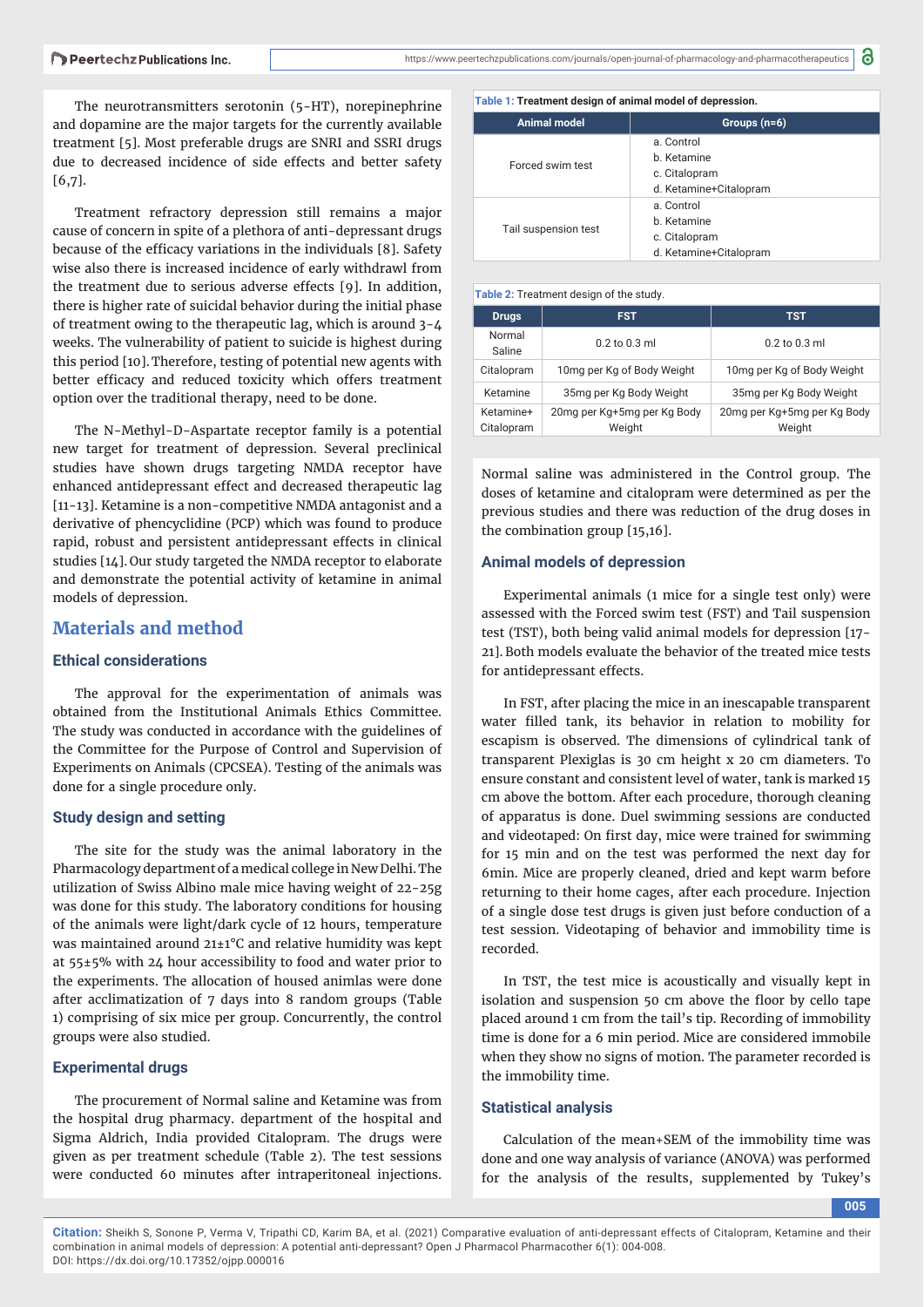multiple range test, wherever required. Test were considered significant at the P values less than 0.05.

#### **Results**

In the TST, on comparison with the control group, the groups treated with citalopram, ketamine and their combination demonstrated a significant ( $p < 0.05$ ) reduction in the immobility time and increase in the time spent in struggle (Figure 1). However, the decrease in immobility time was more pronounced with the groups treated with ketamine and its combination with citalopram than with citalopram itself (Figure 2).

In the FST, the group treated with citalopram alone showed a non-significant ( $P > 0.05$ ) decrease in the immobility time as compared to the control group. Whereas, other groups treated with ketamine alone and its combination with citalopram showed a significant reduction of the immobility time and increase in the duration of struggle (Figure 3). However, when the combination was compared with citalopram group, not much change in immobility time was observed, and the effect was not significant (Figure  $4$ ).



Figure 1: Immobility time of individual drugs in TST. (P< 0.05 \*, P<0.001\*\*\*).



**Figure 2:** Immobility time of combination of drugs in TST. (P<  $0.05$ \*, P< $0.001$ \*\*\*).



**Figure 3:** Immobility time of individual drugs in FST. (P<0.001\*\*\*, ns-not significant).



Figure 4: Immobility time of combination of drugs in FST. (P<0.001\*\*\*, ns-not significant)

## **Discussion**

Delay in the therapy responsiveness and unsatisfactory control along with not so good patient compliance owing to adverse effects are the major challenges in modern day anti-depressant therapy [8]. This necessitate the need of potential new drugs with faster onset of action and sustained prolonged effects. Ketamine has fast acting and sustainable antidepressant effect, making it a valuable next generation of rapidly acting antidepressants [13,14,22]. In our study, we explored the possible role of citalopram (SSRI) and ketamine (NMDA receptor antagonist) in animal models of depression (TST & FST). Good predictive validity along with rapid and economical detection of potential antidepressant like activity are the hallmarks of these tests [23].

Anti-depressant effect of Citalopram was evident in our study as it significant decrease in the immobility time and increase in the struggle period in TST model [24]. SSRIs acting on SERT causes increased levels of serotonin at post synaptic receptor due to reuptake inhibition. However, it caused nonsignificant anti-depressant effect in FST model. This effect is similar to previous studies where single dose of citalopram

**006**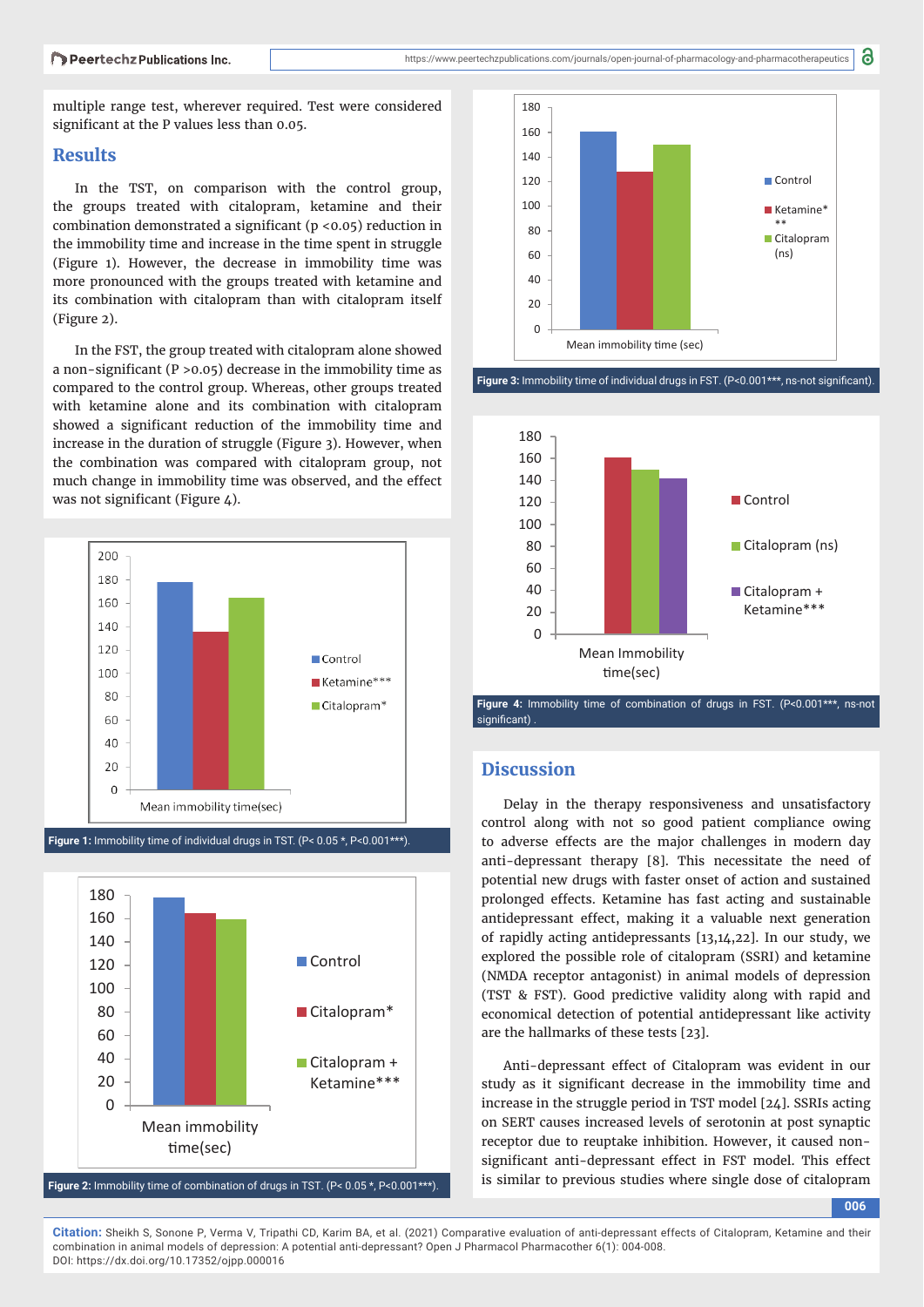did not decreased the immobility time significantly  $[25,26]$ . Interestingly, when citalopram and fluoxetine are administered chronically they cause significant reduction in the immobility time [25-27], probably explaining the therapeutic lag seen in SSRIs.

In our study, mice treated with Ketamine reduction of immobility time both in FST & TST models, which was significant. This result was consistent with previous studies demonstrating reduction of immobility time in a dose dependent by MK-801, ketamine & imipramine, but not by fluoxamine [28]. Ketamine acting as a NMDA receptor antagonist, explains this effect. In addition, the increased Brain Derived Neurotropic Factor levels and activated mammalian target of rapamycin (mTOR), may explain this reduction due to more synaptic signaling protein in the pre frontal cortex [29-31].

In present study, ketamine with citalopram combination reduced the immobility time and increased the struggle time significantly in both the models as compared to control group. This is attributed to synergistic activity of citalopram with ketamine as seen in earlier studies [28,32,33]. Additionally, ketamine affect mood due to its interaction with monoamine and opiate systems [34-36].

Limitation of the study is the assessment of an acute effect of the drugs. Acute administration might be sufficient for ketamine' mechanism of action but not for citalopram's effect onset.

# **Conclusion**

Ketamine, an NMDA receptor antagonist has antidepressant effect as evident in both TST & FST models. Not only it has antidepressant effect of its own, it also potentiates the antidepressant effect of citalopram, suggesting possible involvement of NMDA receptors and its interaction with the monoaminergic system in depression.

#### **Author contributions**

All authors have accepted responsibility for the entire content of this manuscript and approved its submission.

## **References**

- 1. Moussavi S, Chatterji S, Verdes E, Tandon A, Patel V, et al. (2007) Depression, chronic diseases, and decrements in health: results from the World Health Surveys. Lancet 370: 851-858. **Link:** https://bit.ly/2QXzOL7
- 2. Kessler RC, Berglund P, Demler O, Jin R, koretz D, et al. (2003) The epidemiology of major depressive disorder: results from the National Comorbidity Survey Replication(NCS-R). JAMA 289: 3095-3105. **Link:** https://bit.ly/2Q3jXdh
- 3. Thase ME (2000) Treatment of severe depression. J Clin Psychiatry 61: 17-25.
- 4. Pattanayak RD, Sagar R (2014) Depressive Disorders in Indian Context : A Review and Clinical Update for Physicians. J Assoc Physicians India 62: 827- 832. **Link:** https://bit.ly/3tsUqrG
- 5. Mendlewicz J (2001) Optimising antidepressant use in clinical practice: towards criteria for antidepressant selection. Br J Psychiatry 42: S1- S3. **Link:** https://bit.ly/3o06rUu
- 6. Ellis P (2004) Australian and New Zealand clinical practice guidelines

for the treatment of depression. Aust N Z J Psychiatry 38: 389-407. **Link:** https://bit.ly/3bbe9pu

- 7. Roose SP (2003) Compliance: the impact of adverse events and tolerability on the physician's treatment decisions. Eur Neuropsychopharmacol 13: S85- S92. **Link:** https://bit.ly/3vTha5J
- 8. Al-Harbi KS (2012) Treatment-resistant depression: therapeutic trends, challenges, and future directions. Patient Prefer Adherence 6: 369-388. **Link:** https://bit.ly/33rLmZH
- 9. Cartwright C, Gibson K, Read J, Cowan O, Dehar T (2016) Long-term antidepressant use: patient perspectives of benefits and adverse effects. Patient Prefer Adherence 10: 1401-1407. **Link:** https://bit.ly/3fcfEFk
- 10. Selvaraj V, Veeravalli S, Ramaswamy S, Balon R, Yeragani VK (2010) Depression, suicidality and antidepressants: A coincidence? Indian J Psychiatry 52: 17-20. **Link:** https://bit.ly/3o0Aqf1
- 11. Lipson R, Beyer S, Hughes CE, Khawaja ZA, Rajarao X, et al. (2007) Differentiating antidepressants of the future: Efficacy and safety. Pharmacol Ther 113: 134-153. **Link:** https://bit.ly/3hjcKkz
- 12. Szewczyk B, Pałucha-Poniewiera A, Poleszak E, Pilc A, Nowak G (2012) Investigational NMDA receptor modulators for depression. Expert Opin Investig Drugs 21: 91-102. **Link:** https://bit.ly/3y2uKWf
- 13. Zarate CA, Singh JB, Carlson PJ, Brutsche NE, Ameli R (2006) A randomized trial of an N- methyl-D-aspartate antagonist in treatment-resistant major depression. Arch Gen Psychiatry 63: 856-864. **Link:** https://bit.ly/2Q2nnwU
- 14. Skolnick P, Popik P, Trullas R (2009) Glutamate-based antidepressants: 20 years on. Trends Pharmacol Sci 30: 563-569. **Link:** https://bit.ly/2Q6uzIw
- 15. Sheikh S, Sonone P, Tripathi CD, Verma V, Karim BA (2020) An experimental study targeting N-methyl-D-aspartate receptor in depression; beyond ketamine. Ann Psychiatry Treatm 4: 057-061. **Link:** https://bit.ly/2RHHC3j
- 16. Baumann P (1996) Pharmacology and pharmacokinetics of citalopram and other SSRIs. Int Clin Psychopharmacol 11: 5-11. **Link:** https://bit.ly/3bheAP5
- 17. Porsolt RD, Le Pichon M, Jalfre M (1977) Depression: a new animal model sensitive to antidepressant treatments. Nature 266: 730-732. **Link:** https://go.nature.com/3o4LiZ3
- 18. Borsini F, Meli A (1988) Is the forced swimming test a suitable model for revealing antidepressant activity? Psychopharmacology 94: 147-160. **Link:** https://bit.ly/3vWrVo6
- 19. Lucki I (1997) The forced swimming test as a model for core and component behavioral effects of antidepressant drugs. Behav Pharmacol 8: 523-553. **Link:** https://bit.ly/3o1gsk6
- 20. Steru L, Chermat R, Thierry B, Simon P (1985) The tail suspension test: a new method for screening antidepressants in mice. Psychopharmacology 85: 367- 370. **Link:** https://bit.ly/2RFMm9E
- 21. Cryan JF, Mombereau C, Vassout A (2005) The tail suspension test as a model for assessing antidepressant activity: review of pharmacological and genetic studies in mice. Neurosci Biobehav Rev 29: 571-625. **Link:** https://bit.ly/3ezW0Ug
- 22. Sheikh S, Sonone P, Verma V, Tripathi CD, Karim BA, et al. (2021) Ketamine; A better anti-depressant? An animal study evaluating the efficacy of citalopram,ketamine and their combination in animal models of depression. J Neurol Neurol Sci Disord 7: 019-023. **Link:** https://bit.ly/3uBcukG
- 23. Castagne V, Moser P, Roux S, Porsolt RD (2011) Rodent models of depression: forced swim and tail suspension behavioral despair tests in rats and mice. Curr Protoc Neurosci 8: 10. **Link:** https://bit.ly/3bi0blE
- 24. Zhang JC, Yao W, Dong C, Yang C, Ren Q, et al. (2015) Comparison of ketamine, 7, 8-dihydroxyflavone, and ANA-12 antidepressant effects in the social defeat

**007**